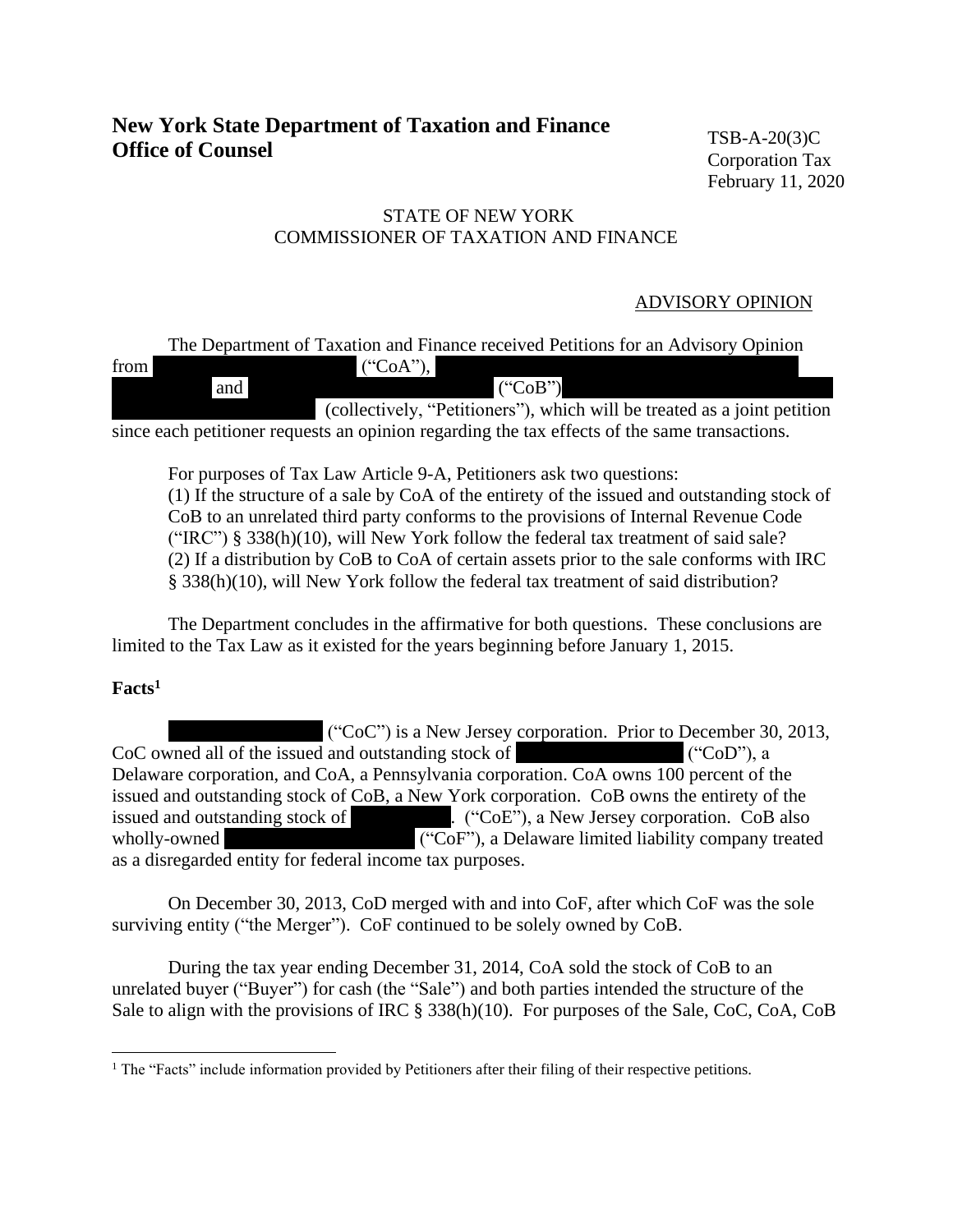and Buyer agreed to undertake the following transactions accomplished at about the same time as the Merger: (1) CoB distributed to CoA all of CoB's stock in CoE, CoB's membership interest in CoF and certain other assets and liabilities ("Unwanted Assets") pursuant to a formal plan of liquidation entered into before this distribution ("The Distribution"); (2) Buyer purchased all of the issued and outstanding stock of CoB for cash; and (3) CoA and Buyer jointly elected to follow the provisions of IRC § 338(h)(10) with respect to the Sale. After the Sale, CoC continued to own CoA, CoA continued to own CoE and CoA was the sole member in CoF.

For the tax year ending December 31, 2014, for federal income tax purposes, CoC, CoA, CoB and CoE filed as part of a federal consolidated group. For that same year, CoB filed a New York franchise tax return pursuant to Article 9-A, separately from the other members of its federal consolidated group.<sup>2</sup> CoA did not file a New York franchise tax return for the tax year ending December 31, 2014. It is assumed that CoC and CoE also did not file New York franchise tax returns for that same tax year.

#### **Analysis**

Since, under the facts presented, CoA did not file a New York franchise tax return, the analysis herein will concentrate on CoB's potential tax liability under Article 9-A.

CoB is subject to an annual franchise tax in New York (*See* Tax Law § 209[1]). That tax is imposed on the highest of several different bases (*See* Tax Law § 210[1]), which, as relevant here, will be CoB's entire net income base, *i.e.*, its entire net income allocated to New York. CoB's starting point for computing its pre-allocation entire net income is presumed to be its federal taxable income (*See* Tax Law § 208[9]).

As previously analyzed by the Department (*See McDermott, Will & Emery*, TSB-A-02[1]C [April 2, 2002], TSB-A-11[3]C [February 18, 2011]; *see also Roger Cukras*, *Hutton Ingram Yuzek Carroll & Bertolotti*, *LLP*, TSB-A-99[22]C [September 14, 1999]), IRC § 338(a) provides an election to the parties to a qualified sale of stock in a target company by which they may treat that sale as a sale of assets by the target as of the close of the date of the qualified stock sale ("old target"). This IRC § 338(a) election also allows the parties to treat the target as a new corporation ("new target") that purchased the entirety of those same assets at the beginning of the following day (*see* TSB-A-02[1]C, TSB-A-11[3]C). Old target will recognize the difference between the fair market value of the assets and the adjusted basis of the assets as a gain or loss (*id*.) That gain or loss will be reflected in the basis of the assets owned by new target (*id*.).

Assuming the IRC § 338(a) election is made and, as relevant here, the target company is a member of a selling federal consolidated group, the parties to the sale of stock in the target can make yet another election under IRC § 338(h)(10) and Treasury Reg. § 1.338(h)(10)-1(c) (*See*

<sup>&</sup>lt;sup>2</sup> This opinion does not reach any conclusions regarding the proper filing status in New York of CoB or of any of its affiliates.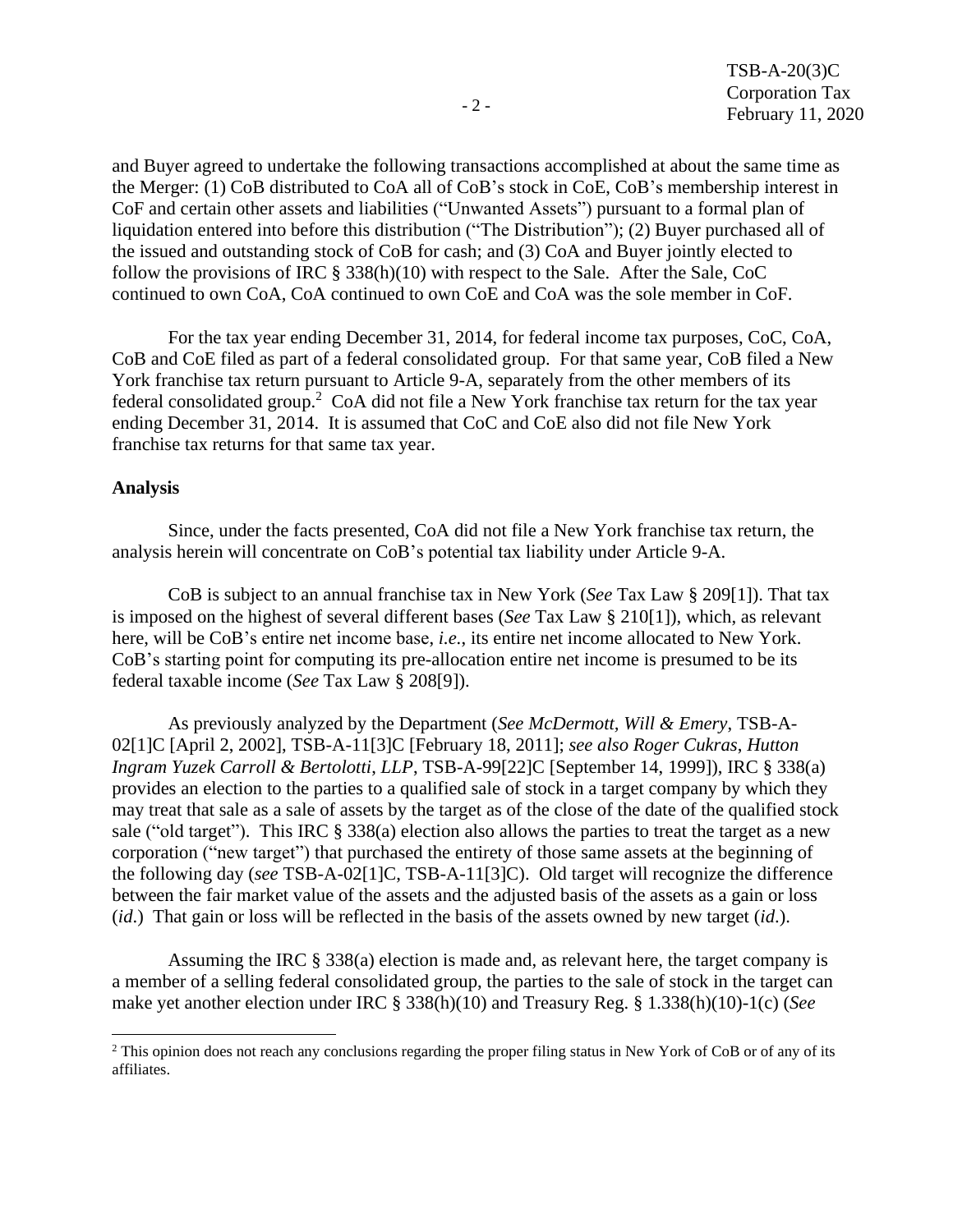TSB-A-02[1]C, TSB-A-11[3]C). With this election, typically, the selling corporation's sale of stock in the target corporation can be disregarded (*See* TSB-A-02[1]C). Instead, old target will be "treated … as if … it transferred all of its assets to [the selling member] of the selling consolidated group and ceased to exist … The transfer from [old target] is characterized for Federal income tax purposes in the same manner as if the parties had actually engaged in the transactions deemed to occur … and taking into account other transactions that actually occurred or deemed to occur" (TSB-A-02[1]C *quoting* Treas. Reg. § 1.338[h][10]-1[d][4][i]).

Example 2 of Treas. Reg. §1.338(h)(10)-1(e) further provides:

"(i) S [*i.e.*, CoA] and T [*i.e.*, CoB] are solvent corporations. S owns all of the outstanding stock of T. S and P [*i.e.*, Buyer] agree to undertake the following transaction: T will distribute half its assets to S, and S will assume half of T's liabilities. Then, P will purchase the stock of T from S. S and P will jointly make a section 338(h)(10) election with respect to the sale of T. The corporations then complete the transaction as agreed.

(ii) Under section  $338(a)$ , the assets present in T at the close of the acquisition date are deemed sold by old T to new T. Under paragraph (d)(4) of this section, the transactions described in paragraph (d) of this section are treated in the same manner as if they had actually occurred. Because S and P had agreed that, after T's actual distribution to S of part of its assets, S would sell T to P pursuant to an election under section  $338(h)(10)$ , and because paragraph (d)(4) of this section deems T subsequently to have transferred all its assets to its shareholder, T is deemed to have adopted a plan of complete liquidation under section 332. T's actual transfer of assets to S is treated as a distribution pursuant to that plan of complete liquidation" (*See* TSB-A-02[1]C).

CoA and Buyer appear to have structured the transactions described herein to align with the facts presented in Example 2.<sup>3</sup> If so, and if CoA and Buyer make the initial IRC  $\S 338(a)$ election, Petitioners will be permitted to compute their respective amounts for federal taxable income pursuant to IRC § 338(h)(10).

The starting point for CoB to compute an amount for its entire net income is presumed to be its federal taxable income (*See* Tax Law § 208[9]). There are no statutory directives to modify entire net income to deviate from the federal tax effects of a valid IRC § 338(h)(10) election (*See* Tax Law § 208[9]; *see also* TSB-A-02[1]C). Therefore, if the Sale and the Distribution of the Unwanted Assets conform to the provisions of IRC § 338(h)(10) and the

<sup>&</sup>lt;sup>3</sup> The Department draws no conclusion in this Advisory Opinion as to whether the facts do align with Example 2.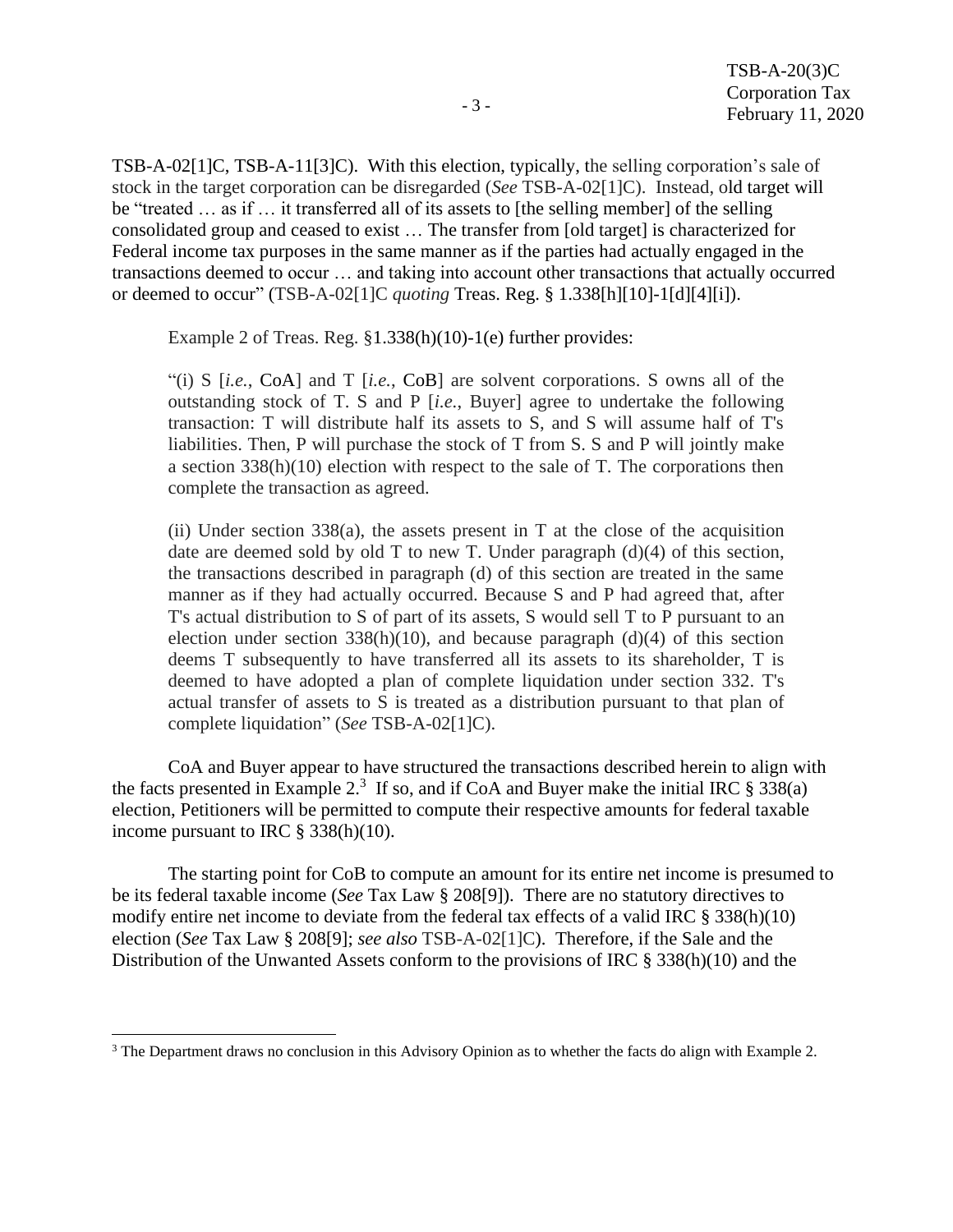Treasury regulations promulgated thereunder, the federal tax effects of IRC § 338(h)(10) will flow through to CoB's computation of its entire net income.<sup>4</sup>

DATED: February 11, 2020

 $/S/$ DEBORAH R. LIEBMAN Deputy Counsel

NOTE: An Advisory Opinion is issued at the request of a person or entity. It is limited to the facts set forth therein and is binding on the Department only with respect to the person or entity to whom it is issued and only if the person or entity fully and accurately describes all relevant facts. An Advisory Opinion is based on the law, regulations, and Department policies in effect as of the date the Opinion is issued or for the specific time period at issue in the Opinion. The information provided in this document does not cover every situation and is not intended to replace the law or change its meaning.

<sup>&</sup>lt;sup>4</sup> If CoB's Distribution of the Unwanted Assets to CoA conforms to IRC § 338(h)(10), then for federal income tax purposes, CoA would not recognize any gain or loss from the Distribution and it would have the same basis in the Unwanted Assets as CoB had (*See* TSB-A-02[1]C).